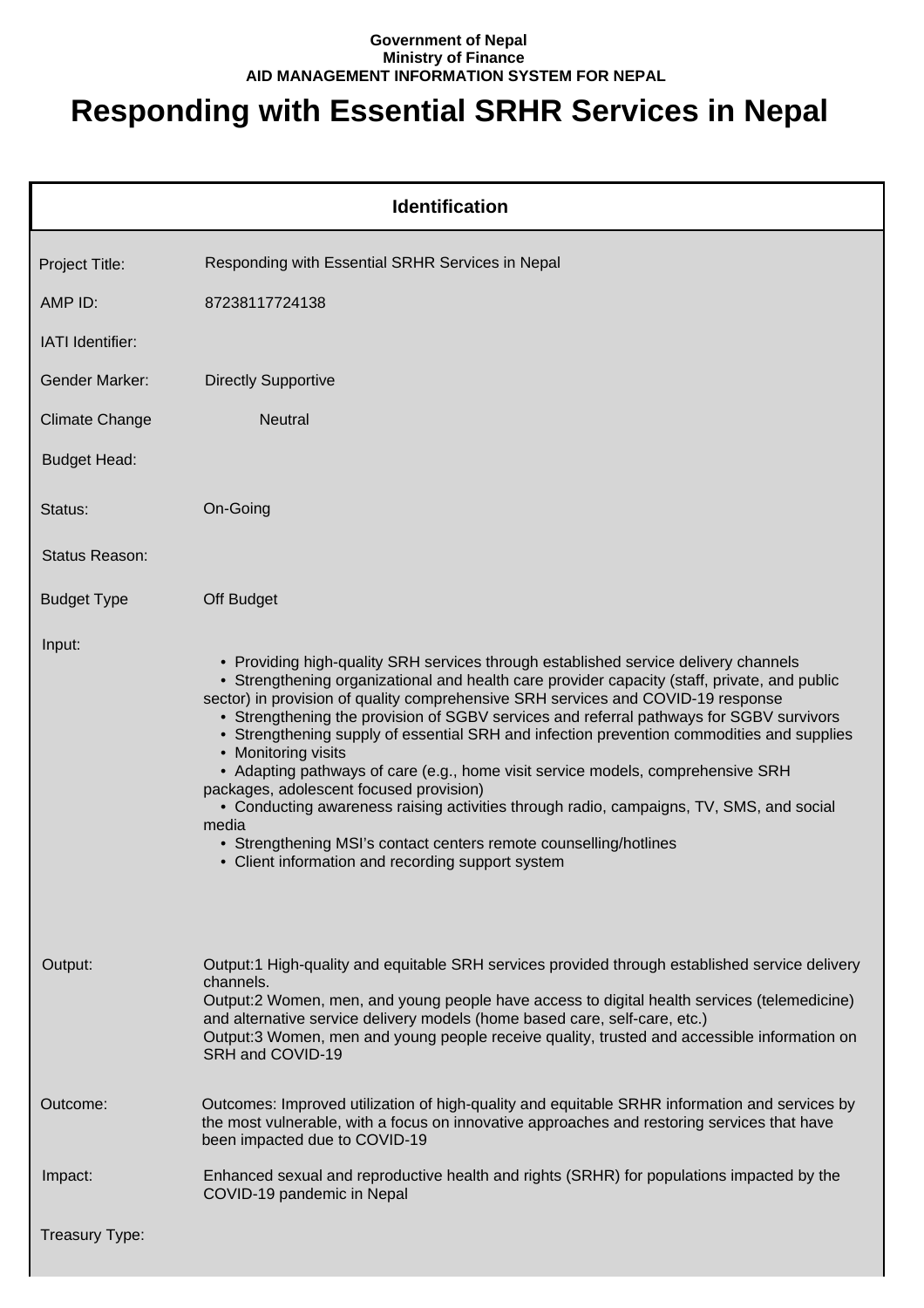|                                       |            | <b>Planning</b> |
|---------------------------------------|------------|-----------------|
| Date of Agreement                     | 2020-09-01 |                 |
| Date of effectiveness 2023-06-30      |            |                 |
| Proposed Start Date 2021-07-01        |            |                 |
| <b>Actual Start Date</b>              | 2021-07-01 |                 |
| Planned Completion 2023-06-30<br>Date |            |                 |

| <b>Location</b>       |            |
|-----------------------|------------|
| Location              | Percentage |
| Kathmandu (Kathmandu) | 62.0%      |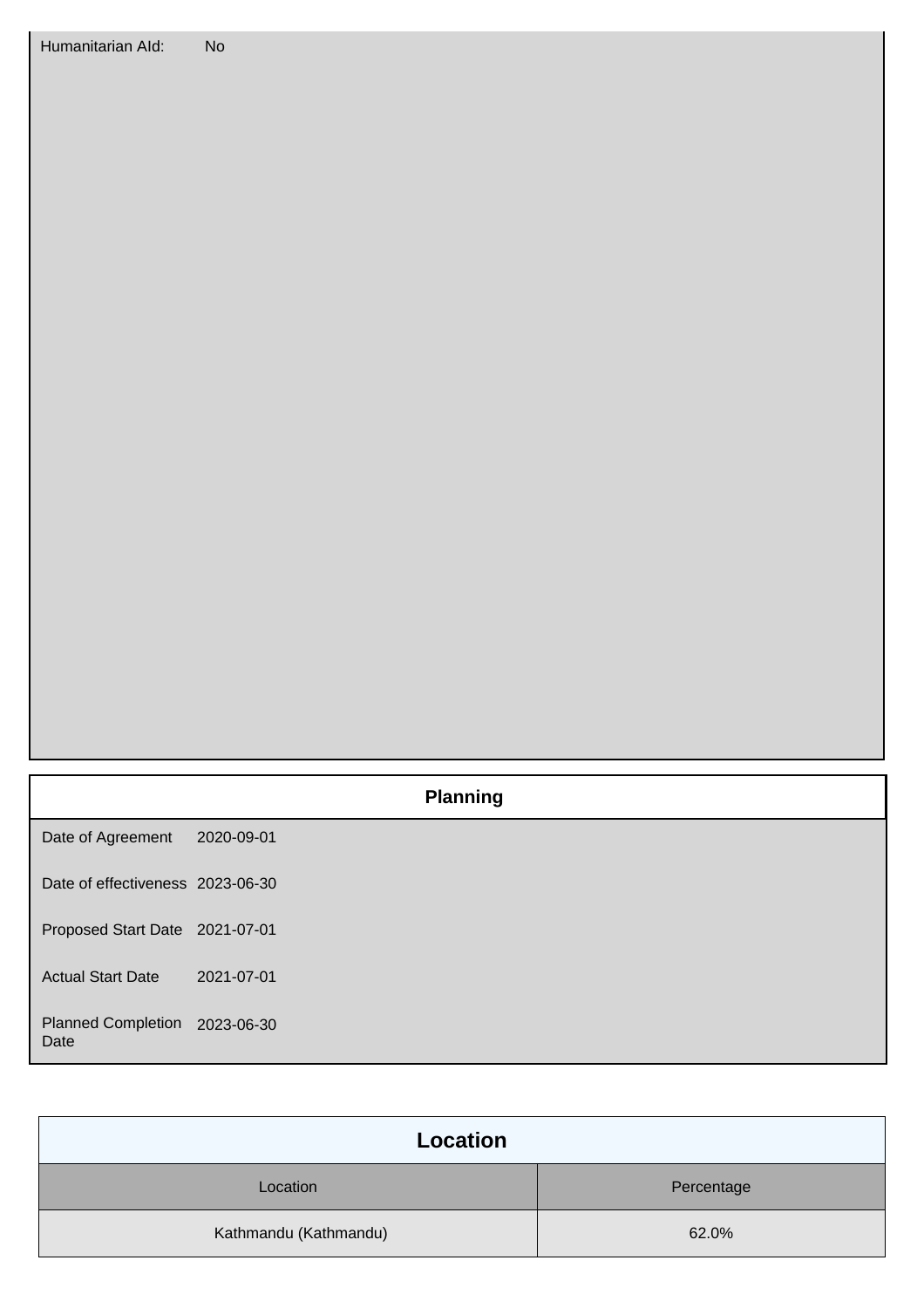| Location          | Percentage |
|-------------------|------------|
| Bhojpur (Bhojpur) | 38.0%      |

| <b>National Plan</b>                                                                    |            |
|-----------------------------------------------------------------------------------------|------------|
| Program                                                                                 | Percentage |
| [Health and Nutrition ] [Social Development Policy ] [National Development Plan (NDP) ] | 100.0%     |

| <b>Sector</b>                        |            |
|--------------------------------------|------------|
| Sector                               | Percentage |
| Nepal Sector Classification HEALTH 0 | 100.0%     |

| <b>Implementing/Executing Agency</b> |        |  |
|--------------------------------------|--------|--|
| <b>Implementing Agency</b>           |        |  |
| Non Governmental Organisations       | 100.0% |  |
| <b>Executing Agency</b>              |        |  |
| Marie stopes Nepal                   | 100.0% |  |
| <b>Responsible Organization</b>      |        |  |
| Ministry of Health and Population    | 100.0% |  |
| Donor                                |        |  |
| Marie stopes Nepal                   | 0.0%   |  |

| <b>Funding</b>                     |                       |                    |                               |            |                     |
|------------------------------------|-----------------------|--------------------|-------------------------------|------------|---------------------|
| Transaction<br>Date                | Type of<br>Assistance | Mode of<br>Payment | Post Earthquake<br>Assistance | Commitment | <b>Disbursement</b> |
| <b>Marie stopes Nepal</b>          |                       |                    |                               |            |                     |
| <b>Actual</b>                      |                       |                    |                               |            |                     |
| <b>UNDISBURSED BALANCE</b><br>null |                       |                    |                               |            |                     |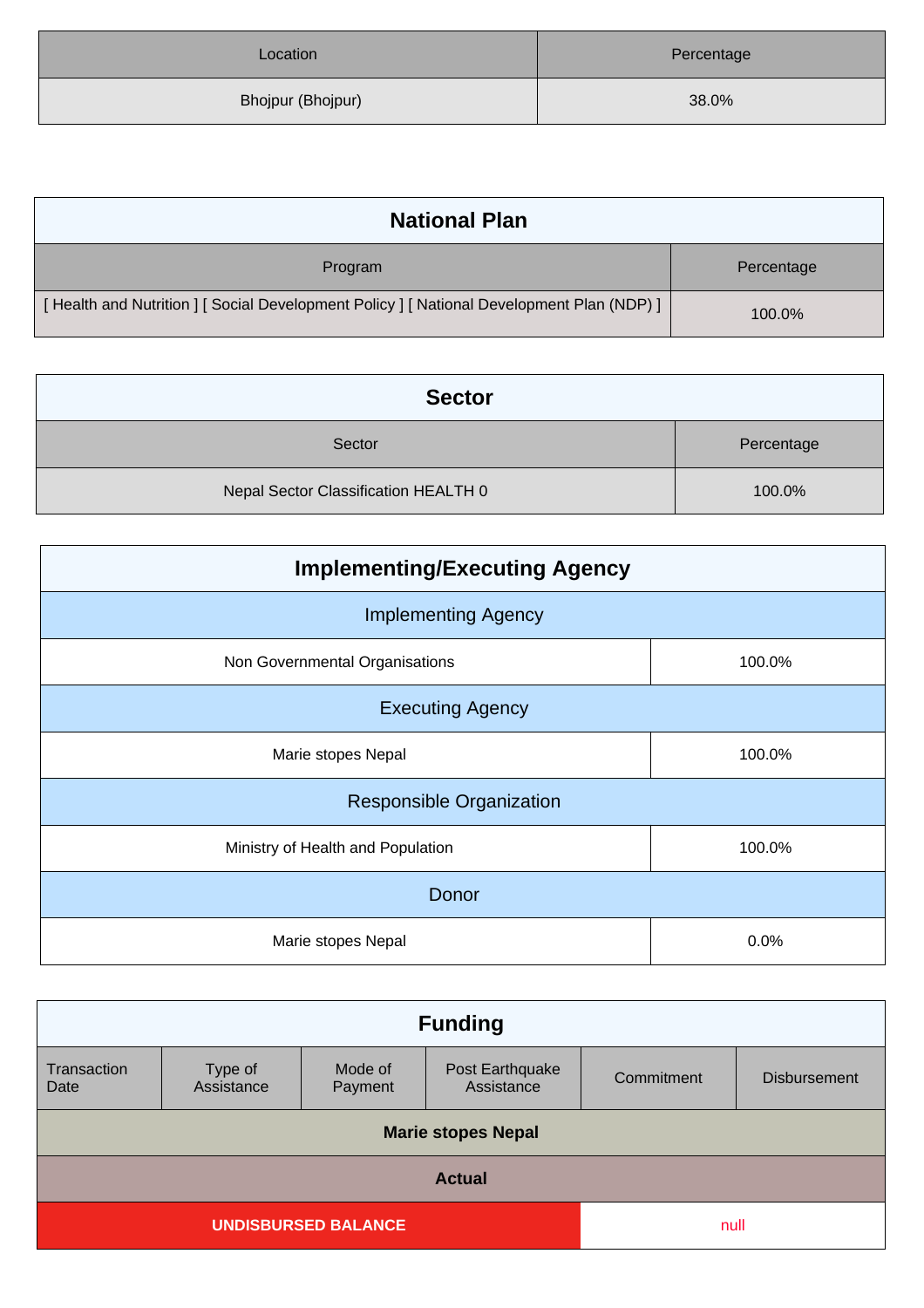| Transaction<br>Date        | Type of<br>Assistance | Mode of<br>Payment | Post Earthquake<br>Assistance | Commitment | <b>Disbursement</b> |
|----------------------------|-----------------------|--------------------|-------------------------------|------------|---------------------|
| 7/1/2021                   | <b>Grant Aid</b>      | Reimbursable       | N <sub>o</sub>                | 1,122,297  |                     |
| 12/31/2021                 | Grant Aid             | Reimbursable       | N <sub>o</sub>                |            | 162,069             |
| Total                      |                       |                    |                               | 1,122,297  | 162,069             |
| Total (Marie stopes Nepal) |                       |                    |                               | 1,122,297  | 162,069             |
| <b>UNDISBURSED BALANCE</b> |                       |                    | 960,228                       |            |                     |

| <b>Progress Achieved</b>       |
|--------------------------------|
| Progress Achieved:             |
| Key Problems:                  |
| Steps Taken to Solve Problems: |

| <b>Funding Information</b>        |              |  |
|-----------------------------------|--------------|--|
| <b>Total Actual Commitment</b>    | 1,122,297    |  |
| <b>Total Planned Commitment</b>   | $\Omega$     |  |
| <b>Total Actual Disbursement</b>  | 162,069      |  |
| <b>Total Planned Disbursement</b> | $\mathbf{0}$ |  |
|                                   |              |  |